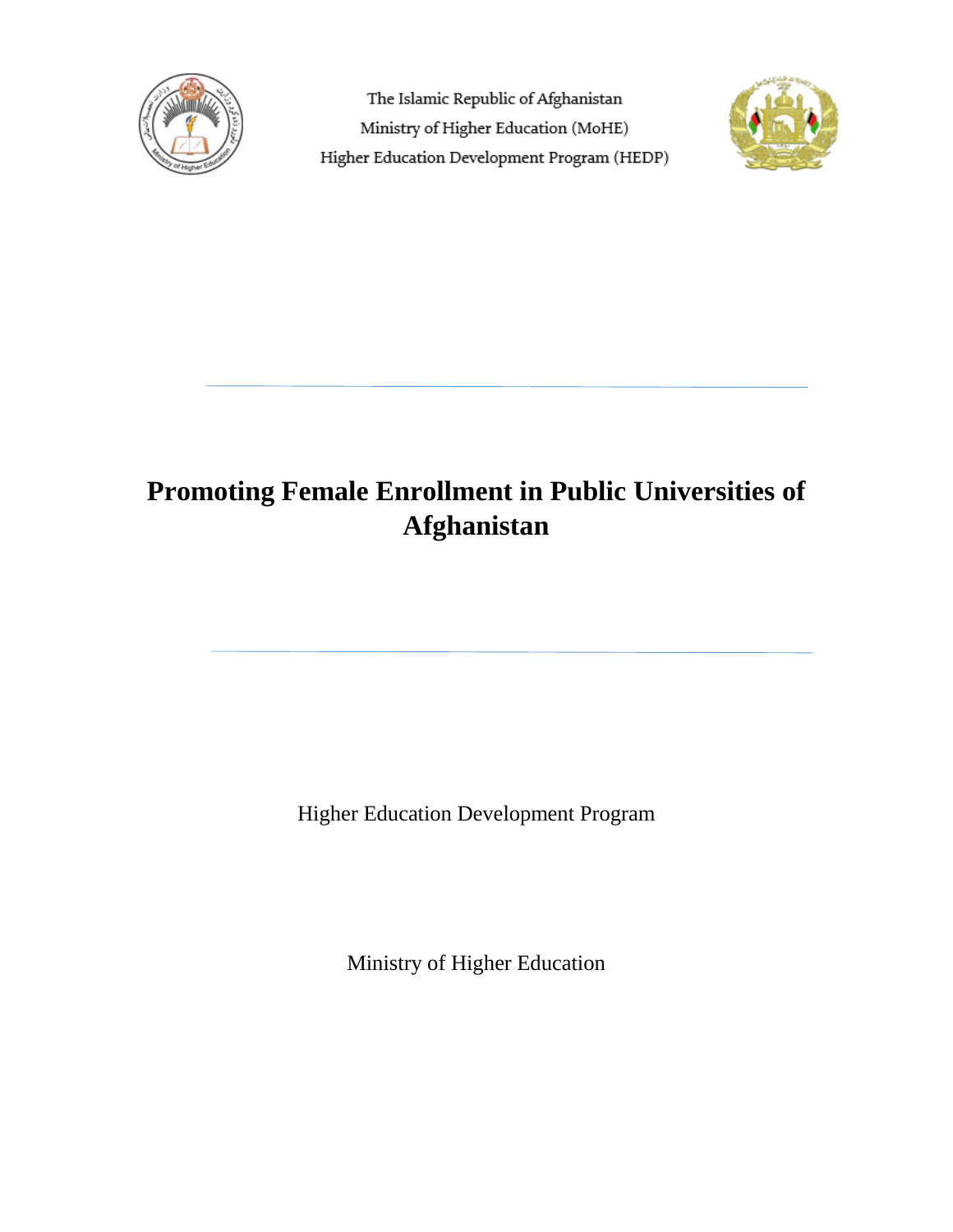# **Contents**

| 1.    | Theme 1.1 Increasing Access to priority Degree Programs (Promoting Female Enrollment)  3 |
|-------|------------------------------------------------------------------------------------------|
| $2 -$ | Kankor Seat Reservation (Special Seats for Female in Priority Desciplines)3              |
| $3-$  |                                                                                          |
| 4-    |                                                                                          |
|       |                                                                                          |
|       |                                                                                          |
|       |                                                                                          |
|       |                                                                                          |
|       |                                                                                          |
| $5-$  |                                                                                          |
|       | - Kabul University                                                                       |
|       | - Kabul Education University                                                             |
|       | - Jawzjan University                                                                     |
|       | - Bamyan University                                                                      |
|       | - Balkh University                                                                       |
|       | - Herat University                                                                       |
| 6-    |                                                                                          |
| $7 -$ |                                                                                          |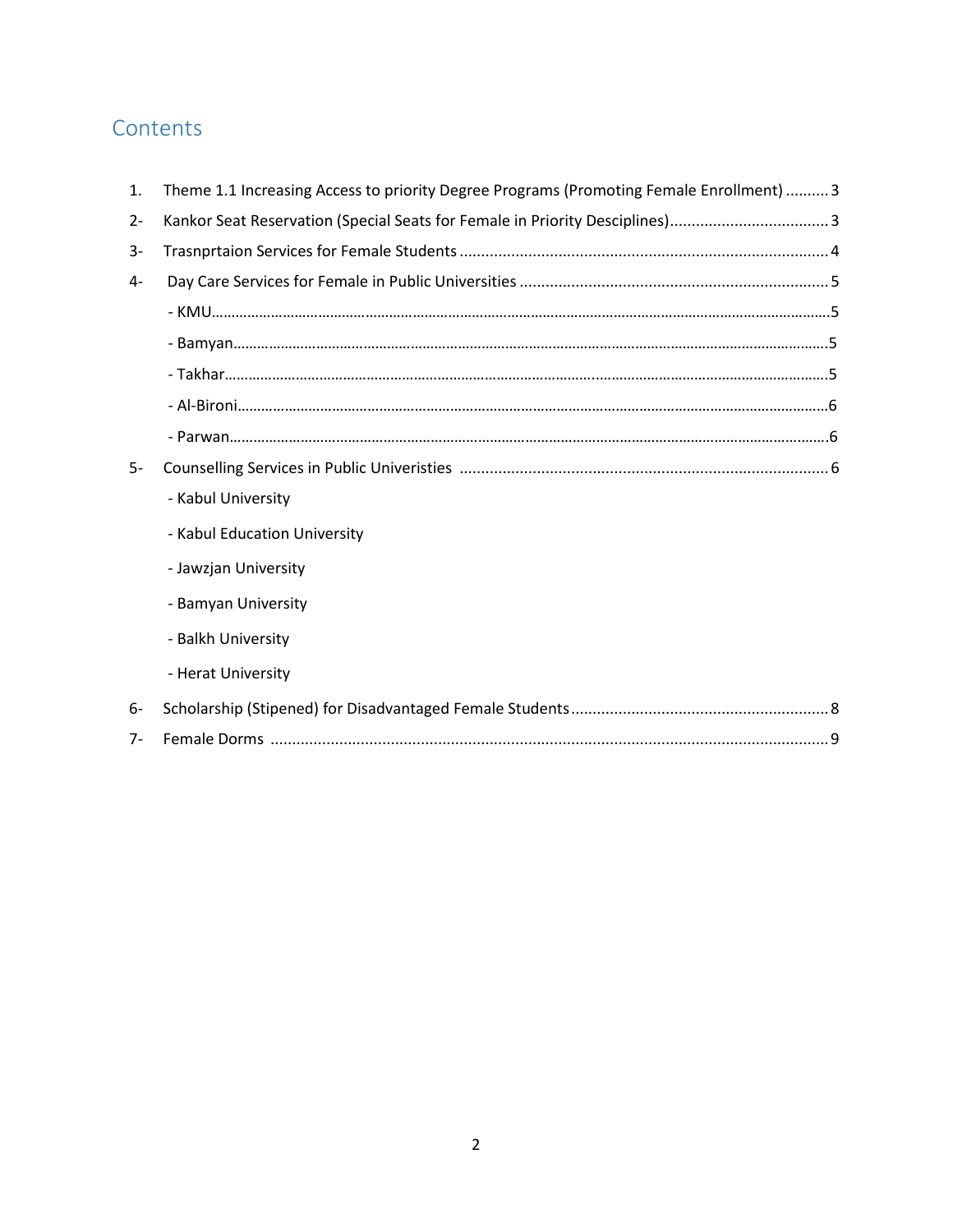### **Theme 1.1: Increasing Access to Priority Degree Programs for Economic Development**

The objective of this theme is to expand enrollment in degree programs that are of direct relevance for future economic development. Special attention will be given to increase female enrollment in priority degree programs.

Highlighted achievements under this theme are as below,

# Reserved Seats for Female in Priority Disciplines in Kankor

Annually a specific number of seats in priority disciplines are reserved in Kankor for female candidates to increase the number of female enrollment in public universities.

|      | Reserved Seats for Female in Priority Disciplines (2016-2020) |      |      |      |  |  |
|------|---------------------------------------------------------------|------|------|------|--|--|
| 2016 | 2017                                                          | 2018 | 2019 | 2020 |  |  |
| 5074 | 4670                                                          | 4962 | 5576 |      |  |  |

| <b>Priority Discipline</b>   | Priority Sub-discipline                                        |  |  |  |
|------------------------------|----------------------------------------------------------------|--|--|--|
| <b>Public Administration</b> | Public Administration, Public Policy                           |  |  |  |
| Economics                    | Economics                                                      |  |  |  |
| Engineering                  | Engineering, Electro mechanic, Construction, Mines<br>and      |  |  |  |
|                              | Environmental Engineering, Chemical Technology, Geometrics     |  |  |  |
|                              | and Cadaster, and Water resources.                             |  |  |  |
| <b>Natural Sciences</b>      | Science and Natural Sciences fields excluding Mathematics      |  |  |  |
| <b>Computer Science</b>      | <b>Information Technology and Computer Science</b>             |  |  |  |
| Health                       | Medical Science, General Medicine, Public Health, Stomatology, |  |  |  |
|                              | Pharmacy, Nursing, and Complementary Health Sciences.          |  |  |  |
| <b>Environmental Science</b> | <b>Environmental Science</b>                                   |  |  |  |
| Agriculture                  | <b>Agriculture and Animal Husbandry</b>                        |  |  |  |
| Language and Literature      | Only English Language and English Literature                   |  |  |  |
| Geoscience                   | Geoscience                                                     |  |  |  |
| Veterinary                   | Veterinary                                                     |  |  |  |
|                              |                                                                |  |  |  |

### 1. **Table 1: Priority Disciplines under HEDP**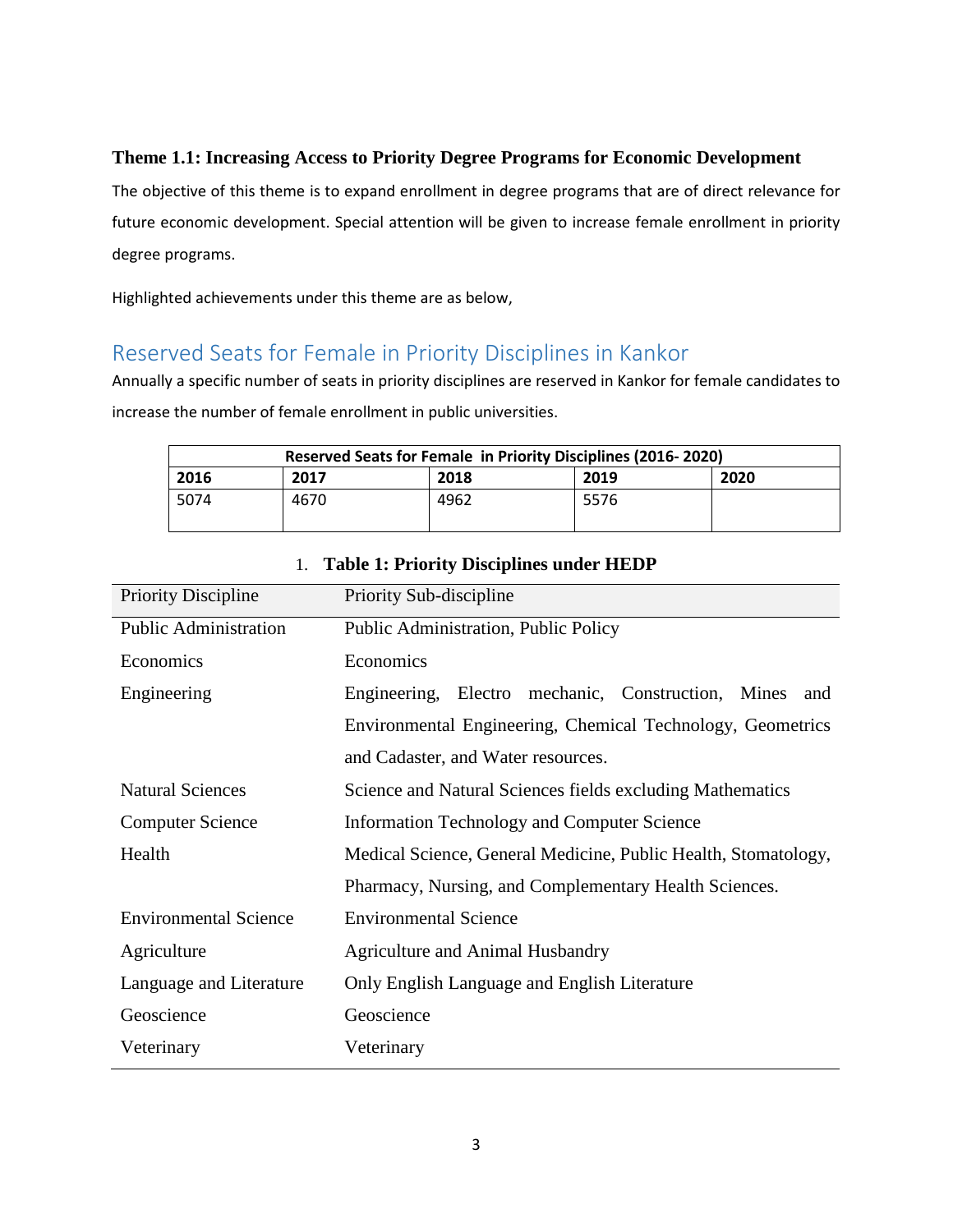# Providing Transportation for Female Students

One of the main issue of female students in public universities is lack of transportation especially in remote areas. To reduce the problem HEDP has provided 25 mini buses for female students in public universities in 2017. The Mini buses were distributed based on the ratio of female students in public universities and the route to university campus. Each bus has the capacity of 50 students at one time.

#### **The list of 25 universities have received the mini buses.**

| No             | <b>University Name</b>    | <b>Number of Mini Buses</b> |
|----------------|---------------------------|-----------------------------|
| $\mathbf{1}$   | Faryab University         | One Mini Bus                |
| $\overline{2}$ | <b>Herat University</b>   | One Mini Bus                |
| 3              | Badakhshan University     | One Mini Bus                |
| $\overline{4}$ | Kandahar University       | One Mini Bus                |
| 5              | <b>Balkh University</b>   | One Mini Bus                |
| 6              | <b>Ghor University</b>    | One Mini Bus                |
| $\overline{7}$ | Ghazni University         | One Mini Bus                |
| 8              | <b>Bamyan University</b>  | One Mini Bus                |
| $\overline{9}$ | <b>Baghlan University</b> | One Mini Bus                |
| 10             | Nangarhar University      | One Mini Bus                |
| 11             | <b>Khost University</b>   | One Mini Bus                |
| 12             | Daikundi University       | One Mini Bus                |
| 13             | Logar University          | One Mini Bus                |
| 14             | Sare Pul University       | One Mini Bus                |
| 15             | Laghman University        | One Mini Bus                |
| 16             | <b>Helmand University</b> | One Mini Bus                |
| 17             | Jawzjan University        | One Mini Bus                |
| 18             | <b>Kunar University</b>   | One Mini Bus                |
| 19             | Paktiya University        | One Mini Bus                |
| 20             | Samangan University       | One Mini Bus                |
| 21             | Parwan University         | One Mini Bus                |
| 22             | Kabul Medical University  | One Mini Bus                |
| 23             | Kunduz University         | One Mini Bus                |
| 24             | Al-Bironi University      | One Mini Bus                |
| 25             | <b>Takhar University</b>  | One Mini Bus                |

#### remale students

4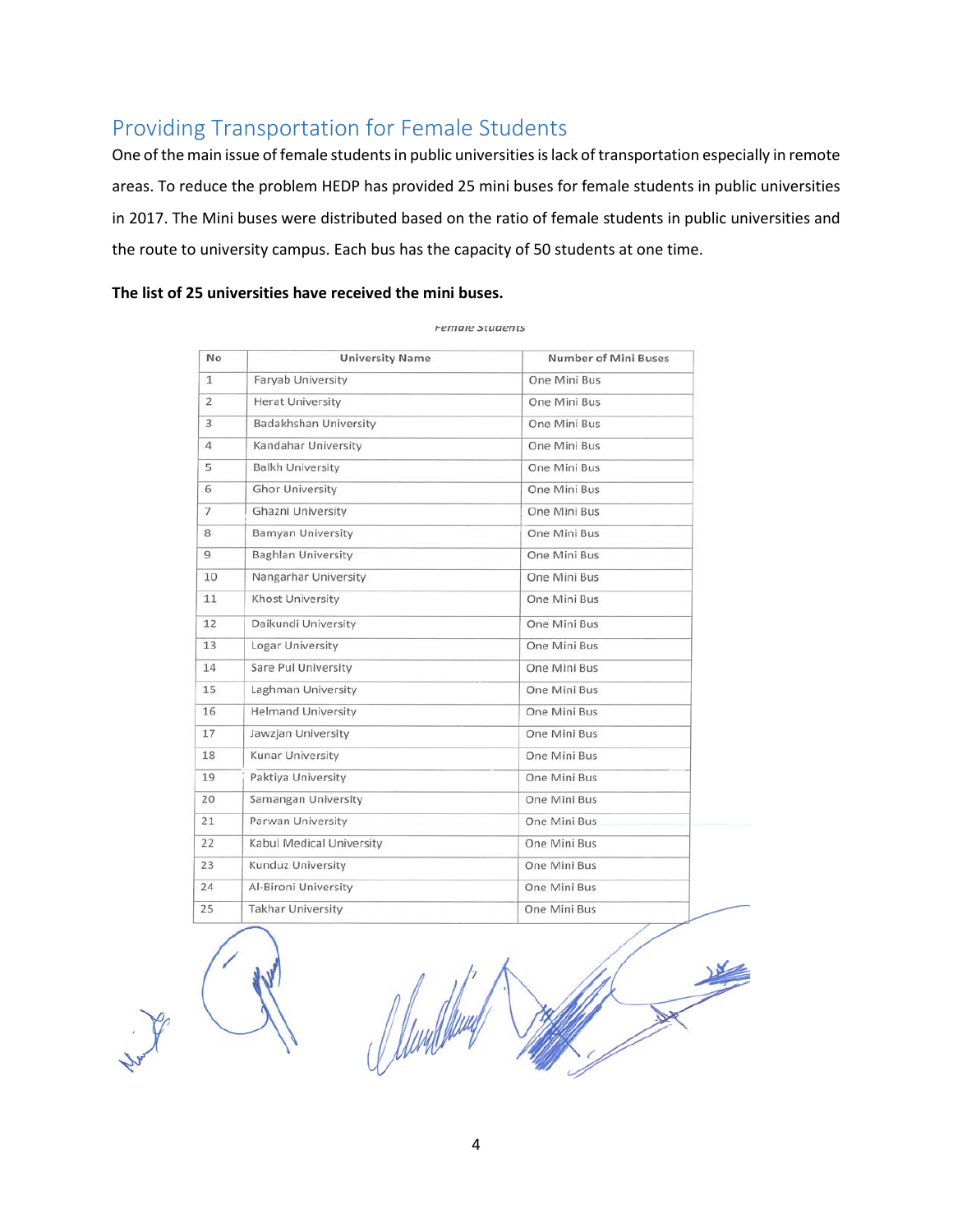### Day Care Services for Female Students and Academics in Public Universities

One of the main goals of MoHE and HEDP is to increase the number of female staff and female students in all higher education institutions and Universities in Afghanistan. To reach this many barriers are faced. As one of the barriers is not having an appropriate space where employed mothers can take care of their children during their working hours. Moreover, annually many female students and female faculty members leave university due to the lack of appropriate daycare facility for their children. One of the ways that employed mothers can receive assistance from this unit is having an appropriate childcare center in their work-places. Furthermore, MoHE with the contribution of HEDP is establishing child care centers in public universities to meet the below outcomes.

- Help to Retain and Recruit more female Employees
- Create Good Morale for Faculty Members
- Increase the number of female students
- Create good learning environment for female students
	- **1. Child Care Center in Kabul Medical University Donor**: World Bank-HEDP **Year of Establishment**: 2017

The Child Care Center established under HEDP cooperation, consists of 7 room, (*2 rooms for kinder Garden 1, 1 class room, 1 dining room and one bedroom for kindergarten 2, one kitchen, Staff office, playground, bathrooms and a hall is also included).* The center was completed in 2017 and now it is utilized and around 25 children are enrolled.

### **2. Child Care Center in Takhar University Donor**: World Bank-HEDP **Year of Establishment**: 2018

The Child Care Center established under HEDP cooperation, consists of 6 room, (*1 room for kinder Garden 1, 1 class room, 1 dining room and one bedroom for kindergarten 2, one kitchen, Staff office, playground, bathrooms and a hall is also included).* The center was completed in 2018 and now it is utilized and around 15 children are enrolled.

#### **3. Child Care Center in Bamyan University**

**Donor**: World Bank-HEDP

#### **Year of Establishment**: 2019

The Child Care Center established under HEDP cooperation, consists of 8 room, (*1 room for kinder Garden 1, 1 class room, 1 dining room and one bedroom for kindergarten 2, one kitchen, Staff office, play room, store room, playground, bathrooms and a hall is also included).* The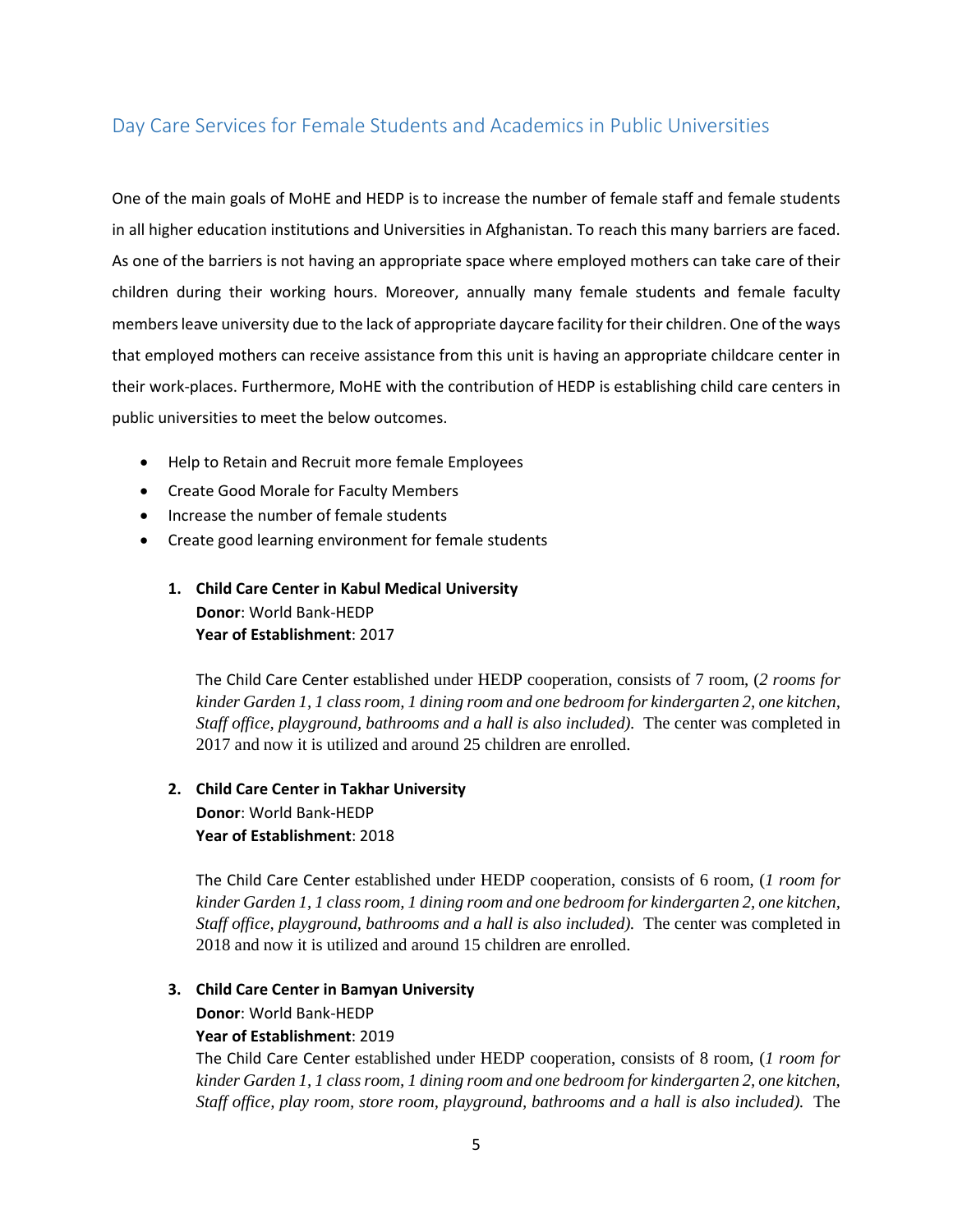center was completed in 2019 and now it is inaugurated. It was supposed to intake students for the current year, due to Covid-19 it is not utilized yet.

**4. Child Care Center in Parwan University Donor**: World Bank-HEDP **Year of Establishment**: 2020

The project is expected to be completed and utilized by end of 2020.

**5. Child Care Center in Albironi University Donor**: World Bank-HEDP **Year of Establishment**: 2020

The project is expected to be completed and utilized by end of 2020.

**PS: 4 child care centers are planned to be completed by 2021 which are in Badakhshan, Faryab, Herat and Kunduz University.** 

# Counselling Services for Students and Academics in Public Universities

### *(Priority given to female)*

The creation of a safe, confidential space to provide high-quality, gender-sensitive, culturally-relevant, and evidence-informed academic and psychosocial counselling will immediately extend the access to direct services to students and employees of Public Universities. This will enable students in need to come forward and seek help before they are forced to leave the university prior to graduation.

The presence of such a safe and confidential Model Counselling Center will enable women experiencing harassment, discrimination, or threats of any kind to come forward while knowing that they will be believed, treated with respect, and obtain the supports necessary to survivorship and resilience.

The Model Counselling Center will serve as a site for students in public universities' members to participate in high-quality supervised field practical required for graduates of Afghan counseling programs. It will also provide faculty and students with an opportunity to conduct research on effective, gender-sensitive, and culturally-relevant counseling.

#### Objectives of the Model Counseling Center

- 1. Improve retention and graduation of female students (as well as other marginalized and conflictaffected students) in higher education through the reduction of psychological and social stressors, known to interfere with academic performance;
- 2. Provide a safe, confidential space for female students (as well as other marginalized and conflictaffected groups) to obtain academic and psychosocial counselling, ancillary referrals, and group support activities;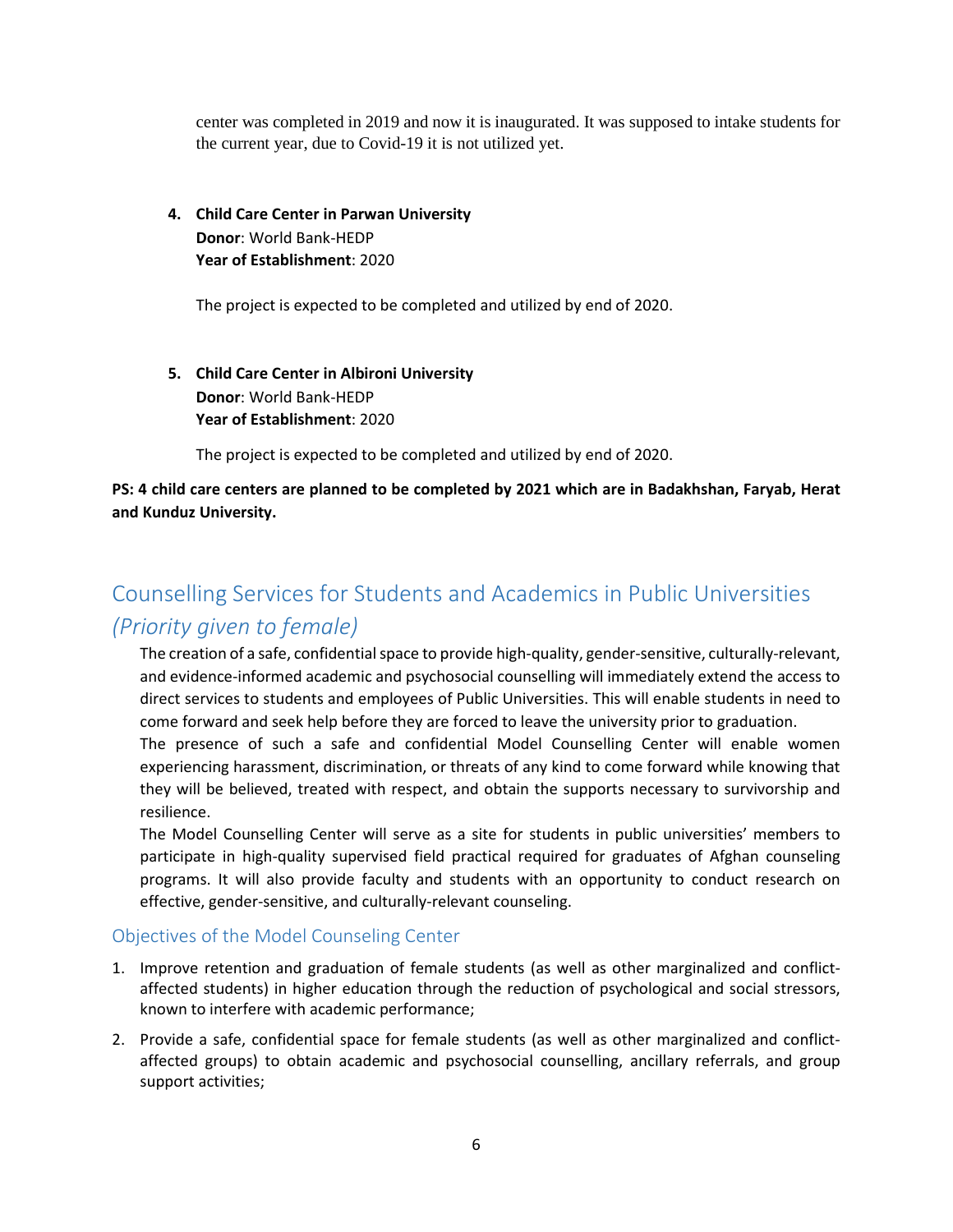- 3. Provide a safe, secure and confidential space for women who are experiencing harassment, discrimination or threats of any kind, knowing that they will be believed, treated with respect, and obtain the supports necessary for survivorship and resilience, in complete security and confidentiality;
- 4. Practice models of outcome-based (evidence-informed) counseling, validated as effective for Afghan women and to be replicated throughout the Afghan higher education system;
- 5. Train new generations of Counselling Psychologists to provide gender sensitive, culturally appropriate, and effective psychological and social counselling and support for Afghan women and other marginalized groups;
- 6. Advance Counselling Psychology as an important and practical career for Afghan women.

### **1. Counselling Center in Kabul University Donor**: World Bank-HEDP **Year of Establishment**: 2019

The Counselling Center in Kabul University established under HEDP cooperation and technical support of Haunter Collage, USA, consists of 9 rooms, with standard design. The center was completed in 2019 and now it is utilized. The positions are filled and the services are for all the students, academics and staff of KU.

### **2. Counselling Center in Kabul Education University Donor**: World Bank-HEDP **Year of Establishment**: 2018

The Counselling Center in Kabul University established under HEDP cooperation, consists of 7 rooms, with standard design. The center was completed in 2018 and now it is utilized. The positions are filled and the services are for all the students, academics and staff of KEU.

#### **3. Counselling Center in Jawzjan University Donor**: World Bank-HEDP

**Year of Establishment**: 2019

The Counselling Center in Jawzjan University was established under HEDP cooperation. The center was completed in 2019 and now it is not utilized due to Covid-19; however, the counsellors are recently hired and would be utilized as soon as the universities are reopen.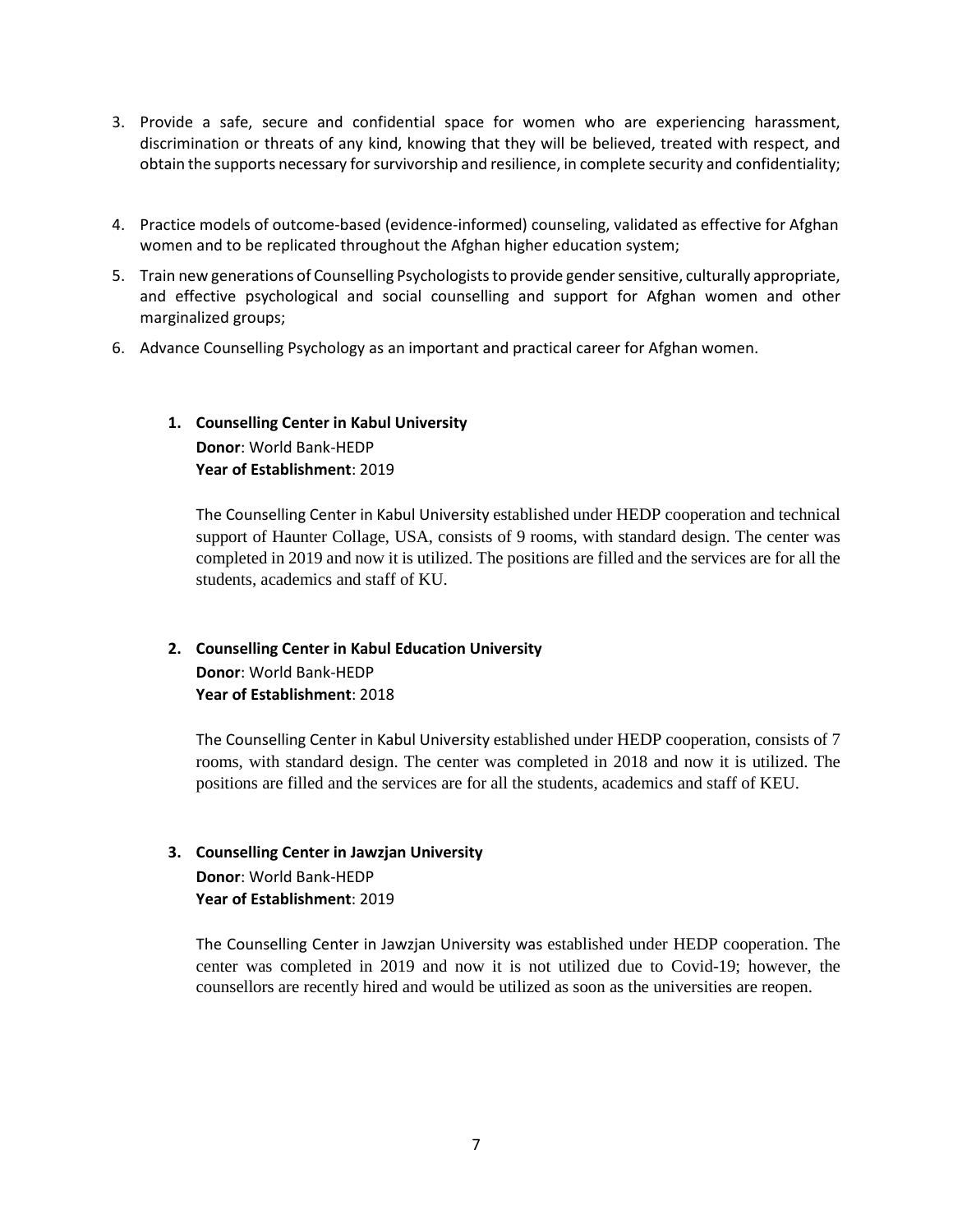### **4. Counselling Center in Bamyan University Donor**: World Bank-HEDP **Year of Establishment**: 2019

The Counselling Center in Bmayan University was established under HEDP cooperation. The center was completed in 2019 and now it is not utilized due to Covid-19; however, the counsellors are recently hired and would be utilized as soon as the universities are reopen.

#### **5. Counselling Center in Balkh University Donor**: World Bank-HEDP **Year of Establishment**: 2019

The Counselling Center in Balkh University was established under HEDP cooperation. The center was completed in 2019 and now it is not utilized due to Covid-19; however, the counsellors are recently hired and would be utilized as soon as the universities are reopen.

### **6. Counselling Center in Herat University Donor**: World Bank-HEDP **Year of Establishment**: 2020

The Counselling Center in Herat University is supported by HEDP. The center is expected to be completed by end of 2020.

# Scholarship (Stipend) for Disadvantaged Female Students

One of the main goals of *National Higher Education Strategic Plan: 2015-2019* (NHESP II) is to increase and manage access, especially focusing on women students and people from conflict and underserved area. Besides, in *National Higher Education Strategic Plan: 2015-2019* (NHESP II) MoHE is committed to provide innovative high quality services that enable people with disabilities to lead meaningful and productive lives as vital members of their communities, workplaces, and in their families. Moreover, MoHE has an agreement with World Bank for providing scholarships for disadvantaged female as well. "Another barrier to female enrollment is the lack of financial resources available for their education. The MoHE and universities will provide financial assistance for female students from disadvantaged backgrounds."[1](#page-7-0)

The term Disadvantaged was defined by Bank team and was approved by the Ministry of Higher Education as below:

l

<span id="page-7-0"></span><sup>1</sup> PAD/ HEDP